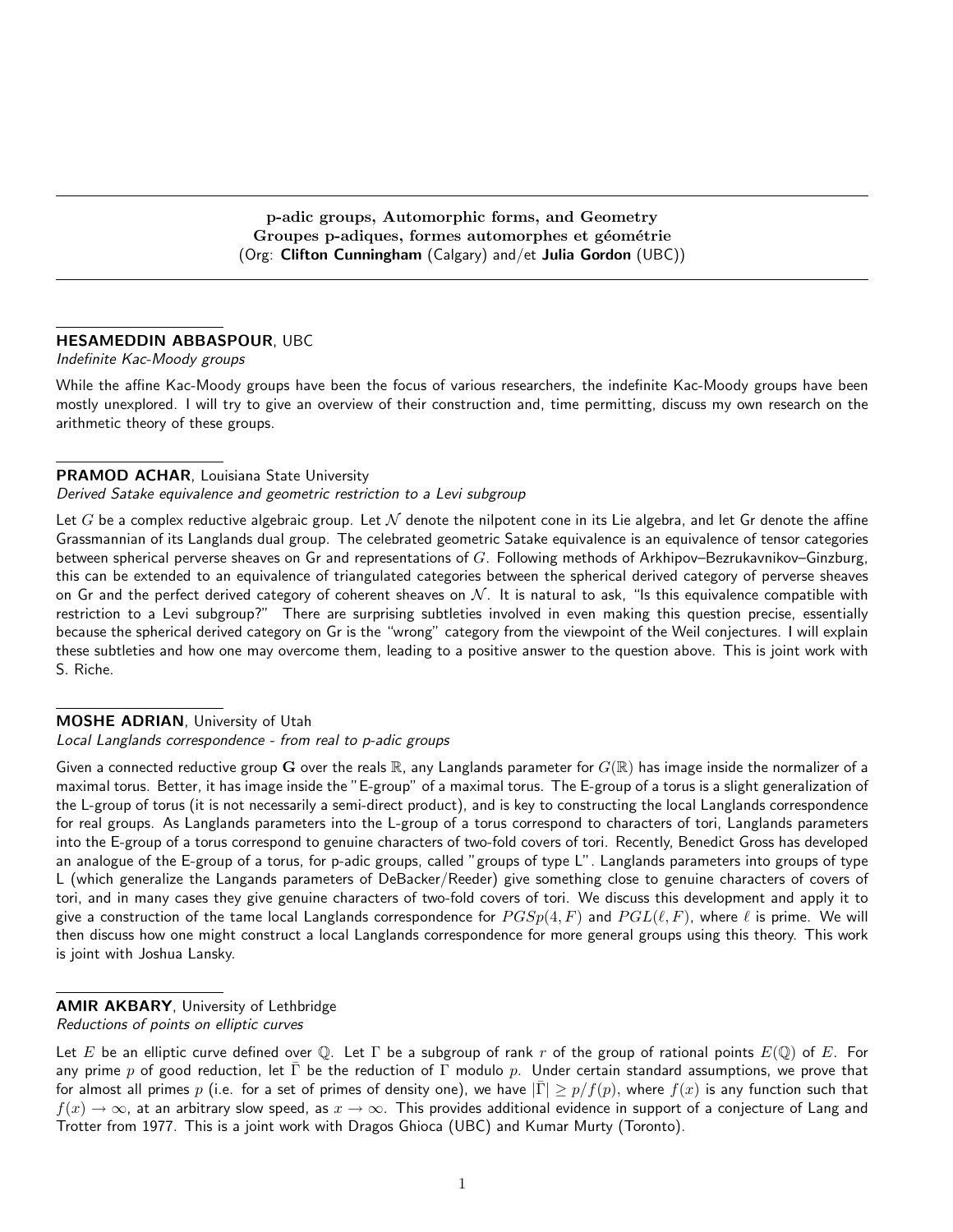## BILL CASSELMAN, UBC

An explicit formula for the canonical pairing

The asymptotic behaviour of matrix coefficients determines a canonical pairing between two Jacquet modules. I'll present here an explicit version for representations induced from parabolic subgroups in terms of the pairing for the inducing representations. This generalizes Macdonald's formula.

# CLIFTON CUNNINGHAM, University of Calgary Geometric construction of characters of  $\mathbb{Z}_p^*$

Local class field theory (in a very simple case) tells us how to apprehend characters of  $\mathbb{Z}_p^*$  as characters of the inertia group for  $\mathbb Q_p.$  In this talk we explain how continuous characters of  $\Z_p^*$  may be identified with certain character sheaves on  $\mathbb G_{m,\bar{\mathbb Q}_p}.$ using Kummer-Artin-Schreier-Witt theory. We do this by exhibiting group schemes over purely ramified extensions of  $\mathbb{Z}_p$  that determine functors from Kummer local systems on  $\mathbb{G}_{m,\bar{\mathbb{Q}}_p}$  to Artin-Schreier local systems on the special fibre of the group scheme, and then applying the sheaf-function dictionnary; this is not Lubin-Tate. Under these functors, local systems of order  $d$  map to continuous characters of level  $\log_p(d)$ . The relation to class field theory for  $\mathbb{Q}_p$  will also be discussed. Joint with Masoud Kamgarpour and Aaron Christie.

# DRAGOS GHIOCA, University of British Columbia

p-adic analysis in algebraic dynamics

Using methods from  $p$ -adic analysis combined with arguments from nonarchimedean dynamics and from arithmetic geometry, we prove a gap principle in algebraic dynamics. Our result may be interpreted as an equivalent in dynamics of the classical Mumford's gap from Mordell's Conjecture.

**EYAL GOREN, McGill University** Canonical subgroups for Shimura varieties

The canonical subgroup plays a key role in the study of overconvergent p-adic modular forms, and has been studied by many. I shall recall the problem and discuss a general (new) strategy for its study, which has already been proved optimal in the cases of Shimura curves and Hilbert modular varieties. Time permitting, I will discuss additional examples.

# MATT GREENBERG, University of Calgary

p-adic interpolation and p-adic Jacquet-Langlands

In this talk, I will discuss applications of a  $p$ -adic Jacquet-Langlands correspondence to the interpolation of special values of L-functions of eigenforms varying in  $p$ -adic families. The resulting  $p$ -adic L-functions exhibit interesting exceptional zero phenomena.

# MASOUD KAMGARPOUR, University of British Columbia

A family of Satake isomorphisms

Let F be a local field with ring of integers O. Let G denote the general linear group and T the subgroup of diagonal matrices. In a remarkable 1973, Roger Howe defined a Satake-type isomorphism for every character of T(O). If this character is trivial, we recover the usual Satake Isomorphism.

In this talk I will give an overview of Howe's construction and its applications to geometric representation theory.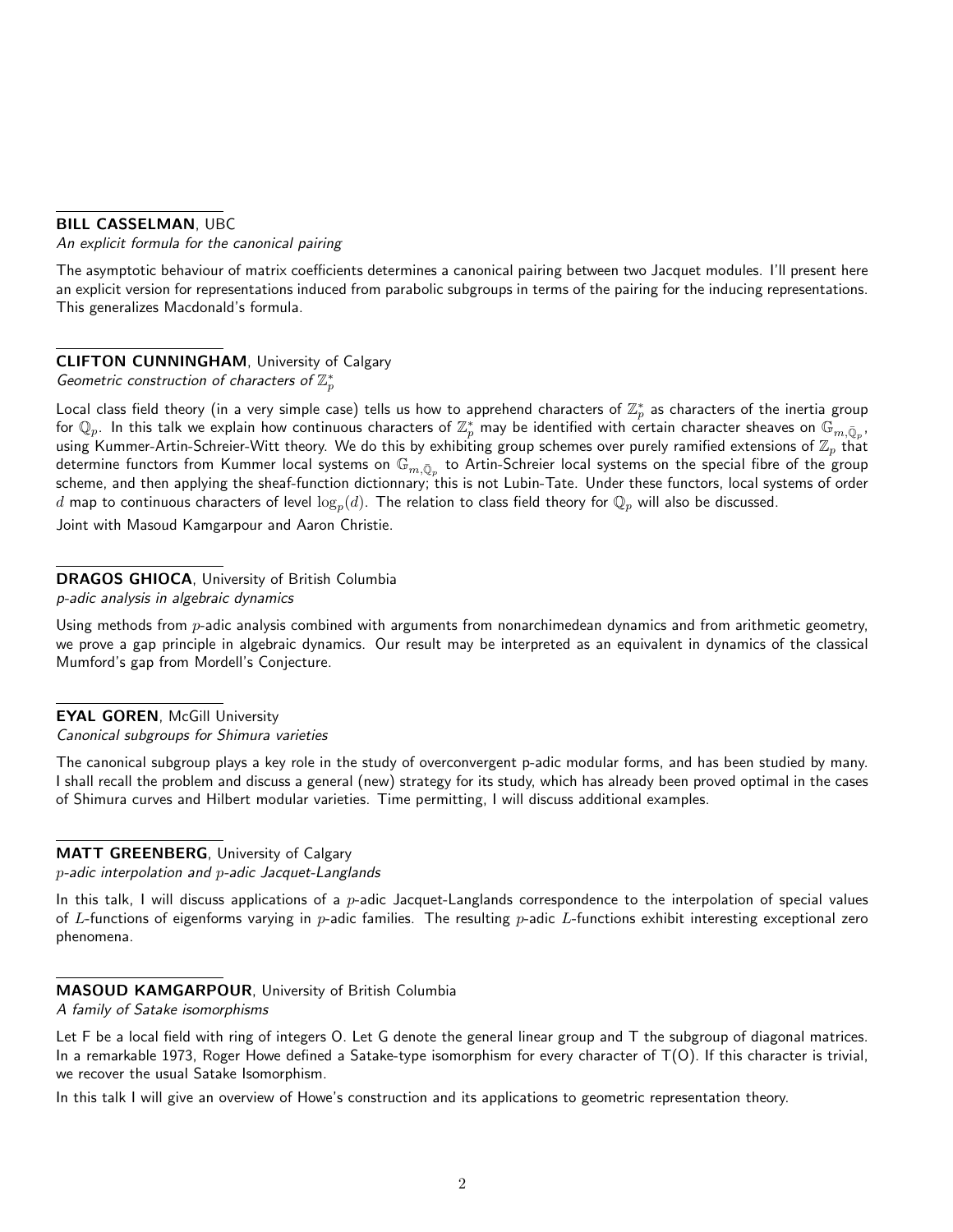## GUILLERMO MANTILLA-SOLER, University of British Columbia

Mordell-Weil ranks in towers of modular Jacobians.

In this talk we describe a technique to bound the growth of Mordell-Weil ranks in towers of Jacobians of modular curves. In more detail, we will show our progress towards the following result. Let  $p > 2$  be a prime, and let  $J_n$  be the Jacobian of the principal modular curve  $X(p^{n+1})$ . Let  $F$  be a number field such that  $J_0[p]\subseteq F.$  Then,

$$
\text{rank} J_n(F) \le 2[F: \mathbb{Q}] \dim J_n + o(\dim J_n)
$$

for all  $n$ .

#### PAUL MEZO, Carleton University Character identities in twisted endoscopy

The Local Langlands Correspondence motivates the definition of endoscopic groups attached to a reductive algebraic group. The representations of these endoscopic groups are conjecturally related to the representations of the initial reductive group through character identities. Such character identities have been proven in the case of real reductive groups. We outline the proof of twisted character identities, when an automorphism of the real reductive group is introduced into the theory.

### DRAGAN MILICIC, University of Utah

Geometry and Unitarity

D-module techniques were very successful in helping to understand representation theory of real reductive groups. Until recently, they failed to help in explaining unitarity phenomena. Recent work by Vogan and his coworkers, and Schmid and Vilonen suggests that a geometric explanation is possible. As an illustration, we are going to discuss some basic examples. In particular, we are going to give a simple proof of the classic Segal-von Neumann theorem that connected noncompact simple Lie groups have no nontrivial finite-dimensional unitary representations.

## HADI SALMASIAN, University of Ottawa

Fourier coefficients of Siegel Eisenstein series

I report on an ongoing project (joint with Eliot Brenner) on vanishing and nonvanishing results for Fourier coefficients of Siegel Eisenstein series for symplectic groups. The vanishing result follows from the theory of rank and singular representations, and one is naturally lead to the study of representations of the metaplectic group. The nonvanishing result is obtained by global methods.

### LIOR SILBERMAN, UBC

A uniform spectral gap for congruence covers of a hyperbolic manifold

I will describe work with Dubi Kelmer on the first Laplace eigenvalue in towers of manifolds covered by real or complex hyperbolic  $n$ -space. All congruence quotients in a given dimension have a uniform spectral gap; we show how to deduce from this a uniform spectral gap for the family of congruence covers of a fixed arithmetic (non-congruence) manifold. A key ingredient is a lower bound on the dimensions of irreducible representations of groups defined over finite local rings.

## JONATHAN SPARLING,

Nilpotents associated to Lie algebras with involution

We define certain nilpotent elements associated to a reductive symmetric space, and discuss an application of them to  $p$ -adic harmonic analysis.